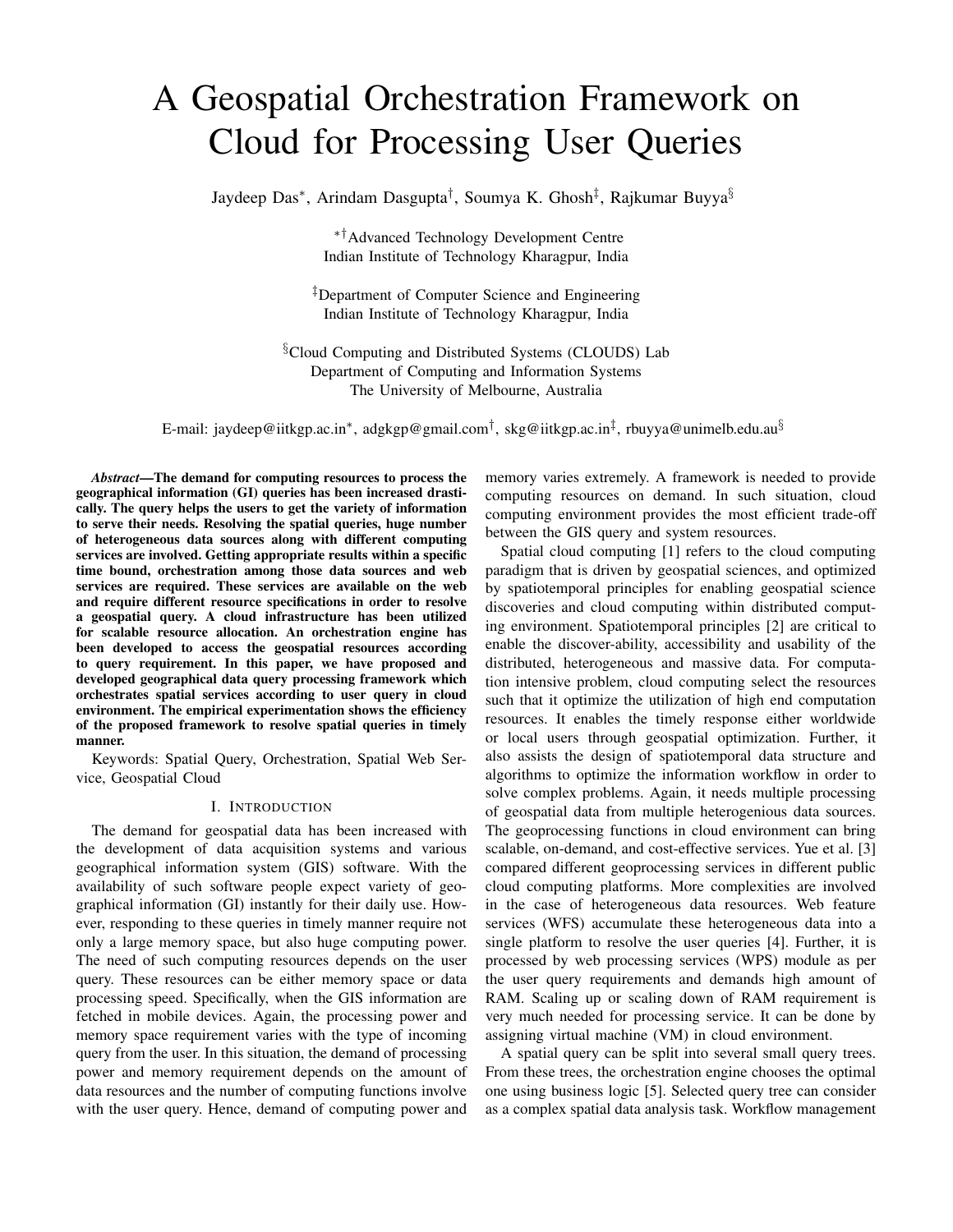helps in realization of parallel implementation of the spatial analysis tasks.

In this work, the complex spatial queries are considered. The resolution of the query involves multiple heterogeneous geospatial data resources. In order to resolve such complex spatial queries, the following issues are considered in this work.

- Geospatial data are voluminous and distributed over multiple data centers at different locations.
- Query execution is complex because data are coming from multiple sources with different data format.

To resolve user query, a sequence of geospatial web services is needed. Sequencing of existing services is achieved by a complex information service framework mentioned in [6]. Bernard et al. [7] have developed a Web service framework for heterogeneous environmental information systems.

The rest of the paper is organized as follows. Section II presents the background of the work. Section III gives an overview of our proposed system architecture. Section IV presents the methodology of our system. Section V elaborates a case study and results. Finally, Section VI concludes the paper and discusses the future works.

#### II. BACKGROUND

In this section, we present some related terminologies and technologies which are utilized in our work.

#### *A. Geospatial Web Services*

Geospatial web services are Open Geospatial Consortium (OGC) standards based mechanisms for electronically connecting to customers, suppliers and partners focusing on geospatial information. Geospatial web services emphasis three main purposes - data discovery, data visualization and data access.

Types of geospatial services are as follows -

- *Web Features Services (WFS)* [8] is interfaces for defining data handling operations like create, update, delete a geographic feature instance.
- *Web Processing Service (WPS)* [9] provides a platform with different geo-processing functions. It could access across the network to utilize a preprogrammed computation model that operates on spatially referenced data.
- *Web Map Service (WMS)* returns one or more georegistered map images from distributed geospatial databases in JPEG, PNG, etc. format on the response of WMS request.
- *Catalog Services for the Web (CSW)* is needed to publish the geospatial characteristics and search group of metadata for data, services, and related information objects provided by different sources. So, the client system can automatically bind with the required geospatial services. CSW interface helps a client to query on catalogs to discover resources. A CSW has different requirements for its three main types of users - Resource User, Resource Provider and Registry Manager.

# *B. Workflow*

Workflow is a sequence of computational and data processing tasks. Workflow technologies are frequently used for complex analysis of engineering, business, or scientific processes. For on-demand complex data analytics in the cloud environment, a service-oriented workflow architecture [10] is needed.

# *C. Orchestration Engine*

Orchestration is the description of communications, and messages flow between services in the context of a business process [11]. Goal of orchestration is to make participation of web services across the enterprise boundary to access large information. A geospatial orchestration engine, embedded with a rule repository, has been proposed in paper [6]. This orchestration engine composes different geospatial web services across the enterprise boundary.

# *D. Spatial Query Parsing*

Parsing is a stage in the processing of a query statement. Issuing a spatial query statement, an application makes a parse call to the spatial database. Parsing should be done in such a manner that accuracy of the result is high within a short time span considering I/O cost more than CPU cost. Unlike relational database query, spatial query deals with extremely large volumes of complex objects with spatial extension [12].

# III. SYSTEM ARCHITECTURE

A multilayer client-server geospatial cloud system architecture, as shown in Fig. 1, is customized to serve our purpose such as scalable computation and suitable VM assignment. It illustrates an implementation scenario with selected open source software components, such as GeoServer, ArcGIS, GRASS GIS, etc., supporting OGC web services standards interface in cloud environment. There are three layers in this architecture- Client, Application and Data layer where Application and Data layers are in cloud [13]. Clients(thick and thin) in Client layer can access applications and data using request-response method from cloud. Clients are able to view resultant maps according to their spatial query. The Application layer helps communicating between clients and data providers. On top of this layer, a web server presenting web services(catalog/process/map) and serving requests to and response from application servers considered as the access point of the system. Application services implement CSW, WFS, WCS and WPS.

- Catalog server applications keep track of metadata information about data and processes, received from different sources. This step becomes quite essential due to the large amount of spatial data in the Cloud. Furthermore, a well-defined approach following the publish-find-bind service framework is defined in the OGC Web Services architecture.
- Data server applications which are used to provide spatial data to the users, categorized in standardized service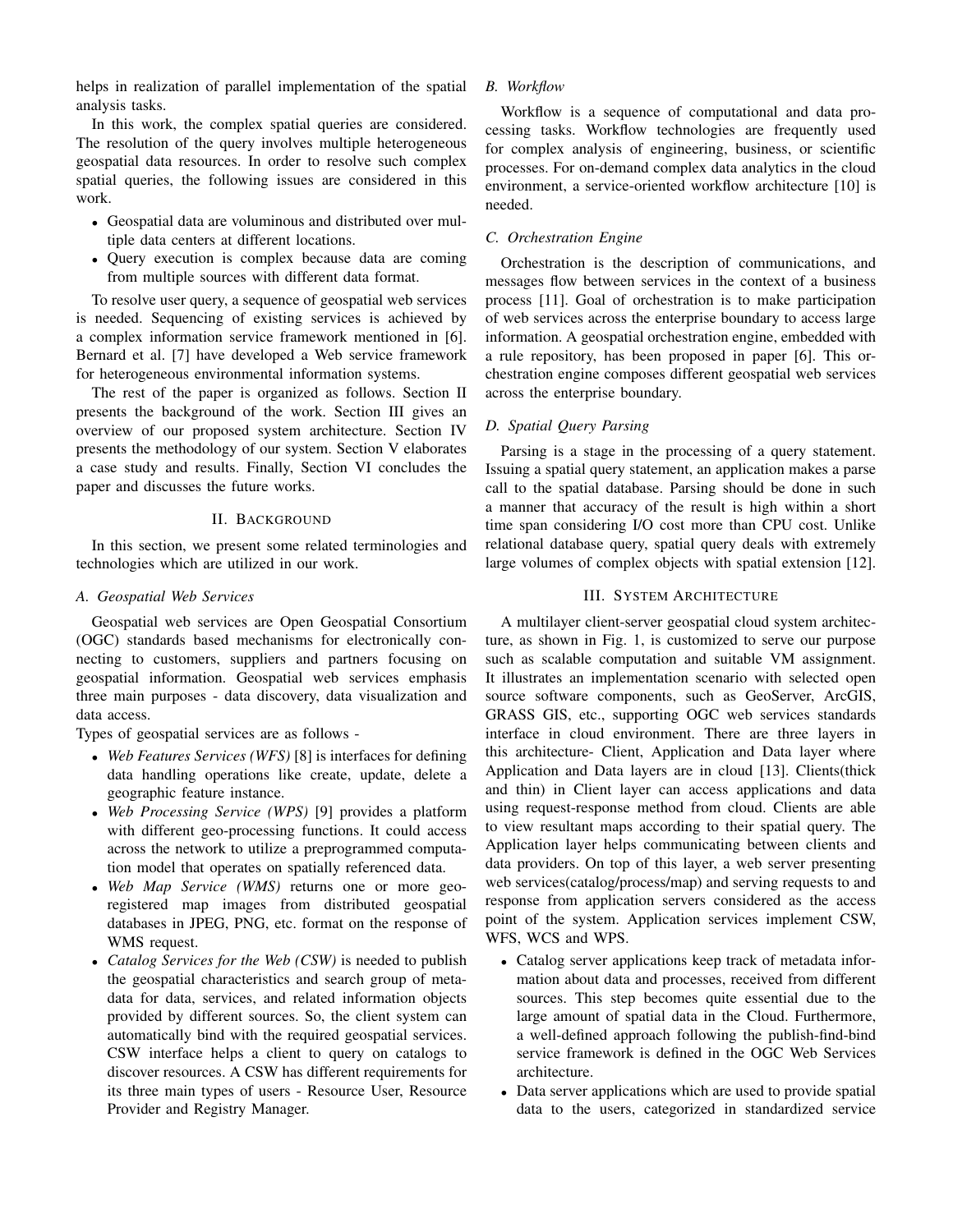

Fig. 1. Spatial Cloud System Architecture

forms, like WMS for map images, WFS for vector data and web coverage services (WCS) for grid data.

• Processing server applications offer a repository of geospatial processes and allow users to apply them over spatial data by implementing WPS standard. Users may query about details of every process, provide the processing service along with these parameters, define a certain bounding box, and provide data having complex values such as binary data and XML structures. Input data given by the user will further be modified by processing units. These units can either be newly developed ones or existing GIS software tools (e.g., Grass GIS). An internal communication interface between the processing server, and the processing unit is required. This is introduced in terms of a unified modeling language (UML) sequence diagram which implements the WPS request handler component.

All the spatial data and information are available in the Data layer. This layer is used to retrieve spatial data and provide various standardized services for further computations. File systems, database management systems of different national and international organizations are accessible from this layer.

#### IV. METHODOLOGY

A workflow model has been developed based on OGC standard geospatial services. This workflow model (see Fig. 2) is utilized to generate derived information by accessing different geospatial services according to user query. The user query is interpreted by business logic in the orchestration engine. After parsing the user query, a query tree will be generated by considering the essential geospatial services. It is the responsibility of the orchestration engine to map the query tree into the workflow model. According to this workflow model, different web services will be required to access and list of data sources and processing sources will generate. To achieve this, the orchestration engine will communicate with registry service. After getting the information about different web services and sources, orchestration engine communicates(binds) with virtual machines, which provide such web services and data sources. Maintaining the sequence (or parallel) of accessing web services and data sources, according to workflow, is a big challenge. It needs a cloud environment which can perceive, reason, learn GI services, and apply these services intelligently to construct the workflow of user query [14]. Web services are not available in a single virtual machine, rather these services are distributed in many virtual machines in a cloud platform. So, in cloud, parallel web service access can be possible. After processing of web services and data sources, results get back to orchestration engine and produce the query response to the user. User query can break into some specific service pattern

*select*  $S_F$  *from*  $S_D$  *where*  $S_C$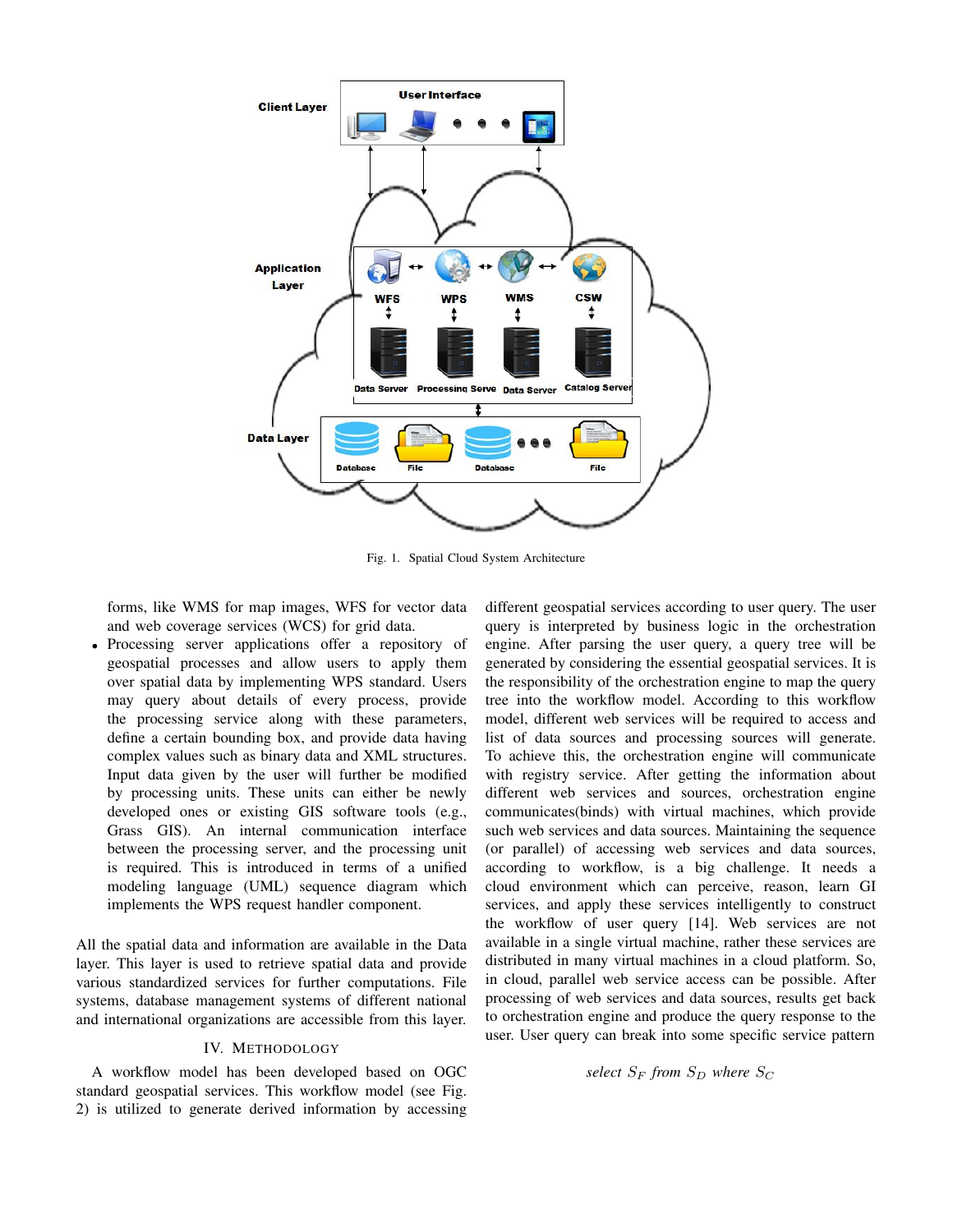

Fig. 2. Workflow in Spatial Cloud System

• Let  $S_F$  be a collection of feature services available in the cloud in form of WFS, denoted as

 $S_F =$ 

- Let  $S_D$  be a collection of data services available, denoted as  $S_D = \langle S_{D_1}, S_{D_2}, \cdots, S_{D_n} \rangle$ .
- $S_C$  is the query predicate which depends on the business logic of orchestration engine and based on the logic different WPS services are called and let  $S_P$  be a collection of processing services available in the cloud in the form of WPS, denoted as  $S_P = \langle S_{P_1}, S_{P_2}, \cdots, S_{P_n} \rangle$ .

We have represented different service flows in a sequence diagram which is presented in a Fig. 3.

# V. CASE STUDY

In this work, the spatial data set (Land Use Land Cover and Road) of Purulia and Hatasuria (Bankura), West Bengal, India are considered for generating workflow according to user query. The spatial reference system, EPSG:32645, is used for displaying various maps.

#### *A. Query resolution*

Query from the user: *Find the suitable(top 6) places within Purulia and Hatasuria (Bankura), West Bengal, which has at least 50 acres industrial lands and the distance from the high road less than 1 kilometer.*

Query resolutions are as follows:

SELECT area name FROM Purulia WHERE area  $\geq 50$  and road = 'High Road' and Overlap (road.shape, Buffer (area.shape, 1)) ORDER BY area desc;

SELECT area name FROM Hatasuria WHERE area  $\geq 50$  and road = 'High Road' and Overlap (road.shape, Buffer (area.shape, 1)) ORDER BY area desc;

In order to resolve these queries, a predefined workflow is needed for the orchestration engine. In this work, the workflow to solve such type of queries has been developed. After getting the user request, the parser interprets the query string and identifies the relevant geospatial services to solve the query. The predefined workflow model is mapped with the related services and produces a service chain. Then the service will be executed by the orchestration engine to produce the result.

The steps for generating workflow are as follows:

- 1) Filter out the lands which have land area at least 50 acres using WFS *getFeature* service.
- 2) Create 1 km buffer of each filtered area using WPS *BufferFeatureCollection* service.
- 3) Filter out the specific roads from the road database using WFS *getFeature* service.
- 4) Make intersection lands buffer with filtered roads using WPS *IntersectionFeatureCollection* service.
- 5) Filter intersected lands using WPS *IntersectionFeatureCollection* service.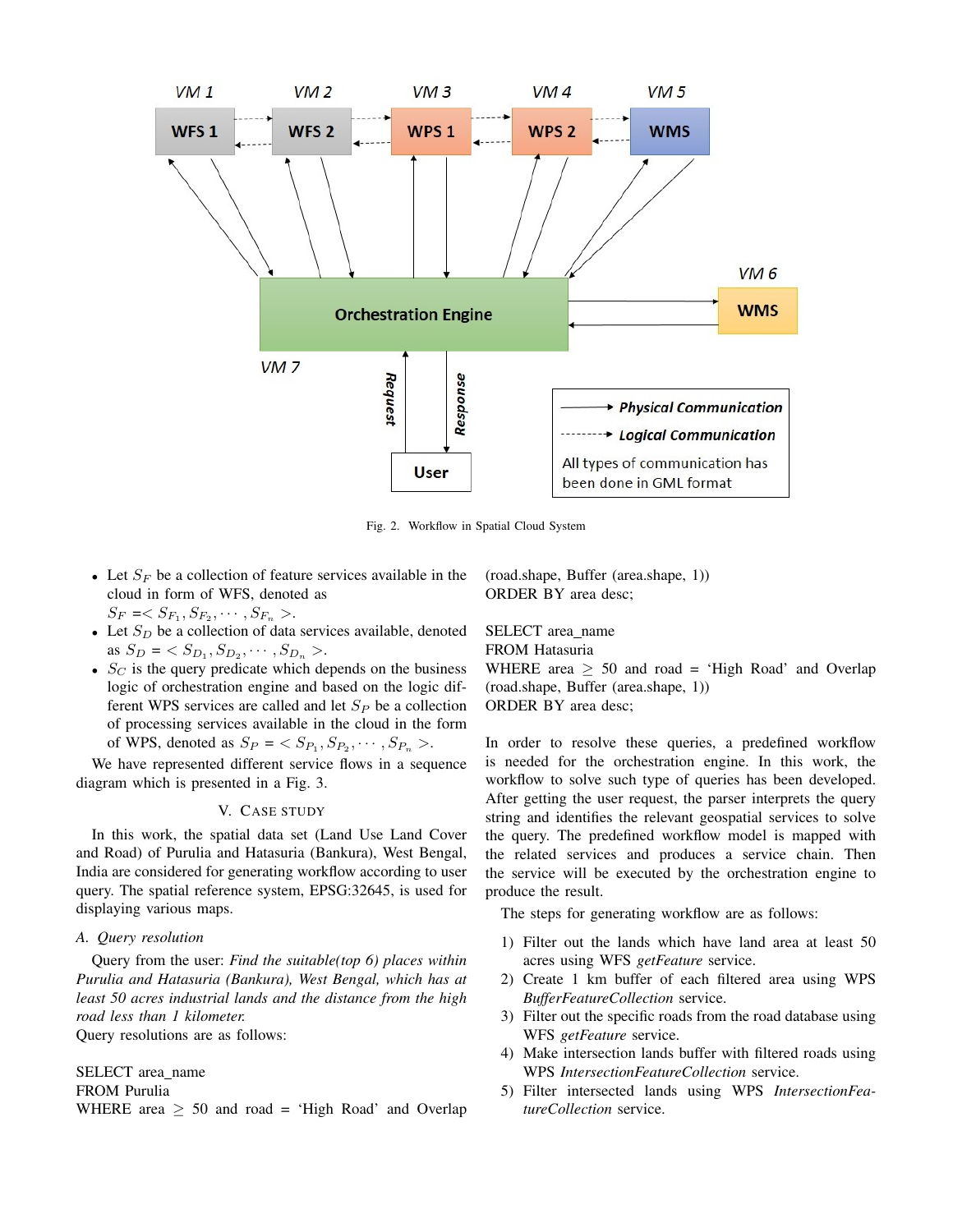

Fig. 3. Sequential accessing of OGC web services for geospatial user query

6) Generate geography markup language(GML) of the ascending order lists of resultant lands with *getFeature* service.

From both ascending order lists, user can choose suitable places meeting his requirements (land and road) from Purulia and Hatasuria. From fig. 4, we can observe that two parallel flow execute in a distributed system. Cloud computing is appropriate environment for executing these kinds of parallel operations in timely manner. Web services i.e., WFS, WPS and WMS are called several times. If these services are available in different virtual machines, then executions of jobs are done in short time span. However problem may occur to synchronize results.

#### *B. Experimentation*

To illustrate operational flow, we have taken snapshots of each step of the workflow. These are shown step wise in the figure Fig. 5. Fig. 5a shows all the areas of Purulia. Next Fig. 5b shows the filtration result of the industrial areas of Purulia. After creation of buffer of 1 km, the industrial areas look like the one shown in Fig. 5c. Similarly, road network of Purulia is shown in Fig. 6a. From this data high roads are filtered and

is shown in Fig. 6b. The resultant intersection of Fig. 5c and Fig. 6b is shown in Fig. 7a. After that, the non-intersected high roads and industrial areas have been eliminated, which is shown in Fig. 7b. Final resultant industrial areas are shown in Fig. 7c.

*Prerequisites*: Purulia and Hatasuria spatial databases with land use/land cover(LULC) and road informations.

*System Configuration*: The private cloud of IIT Kharagpur, *Meghamala* [15] has been used for this experimentation. Seven distinct VMs are used for different services. Web processing service has been assigned VM with 8 GB RAM. The web catalog service needs more space to store data or service registry and thus has been assigned 32GB persistent storage from Meghadata data service. Web map service is launched in the VMs with 4GB RAM and 2 VPUs. The orchestration engine (OE) assigns tasks using logic and accumulates all results. It has been instantiated in the VMs with 4 VCPUs and 8GB RAM. The details about the assignment of virtual machines are given in TABLE I.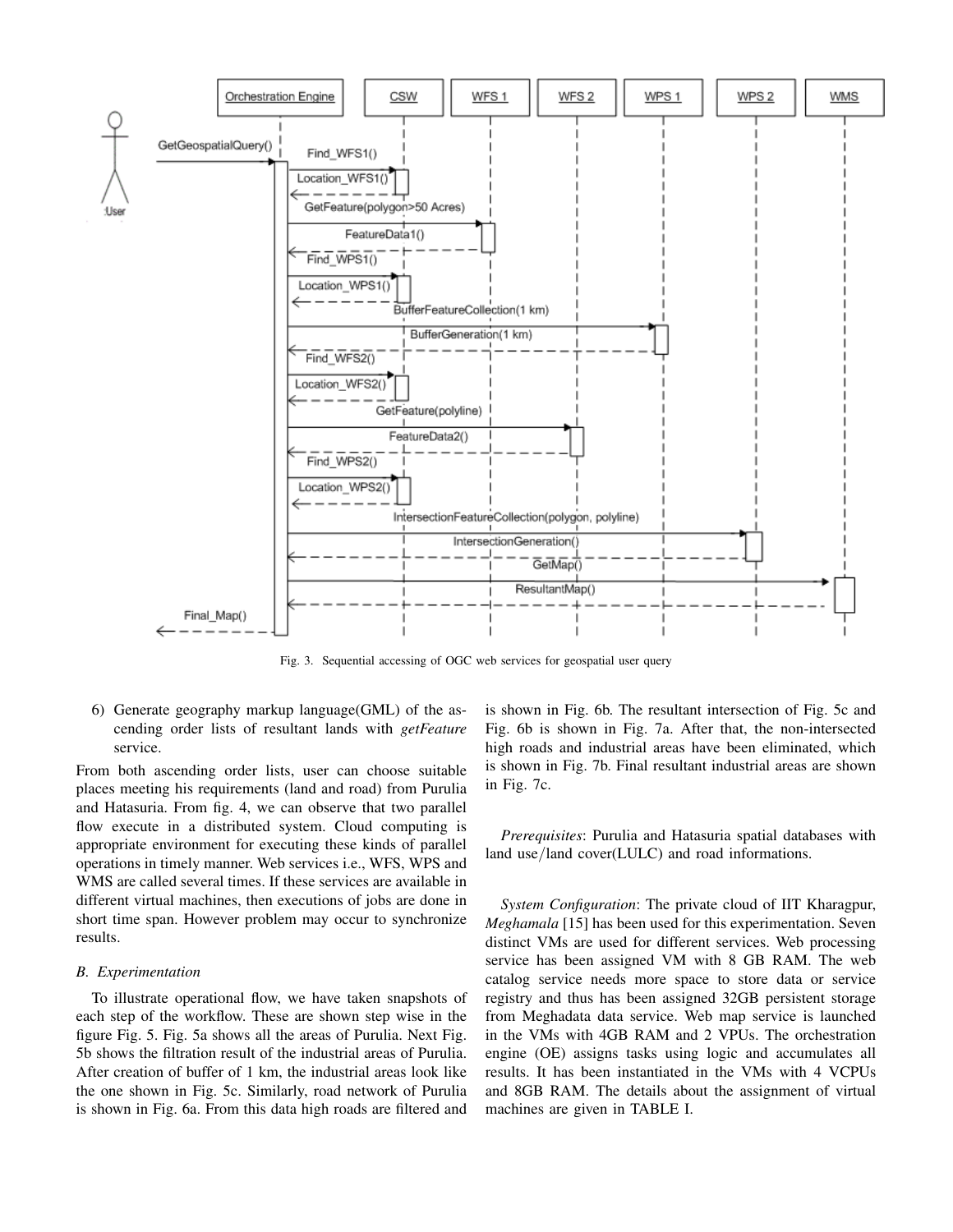

Fig. 4. Workflow of the case study



a. Purulia with areas

b. Industrial areas of Purulia

c. Industrial areas with 1 k.m. buffer

Fig. 5. Spatial query outputs (Study Area: Purulia, West Bengal)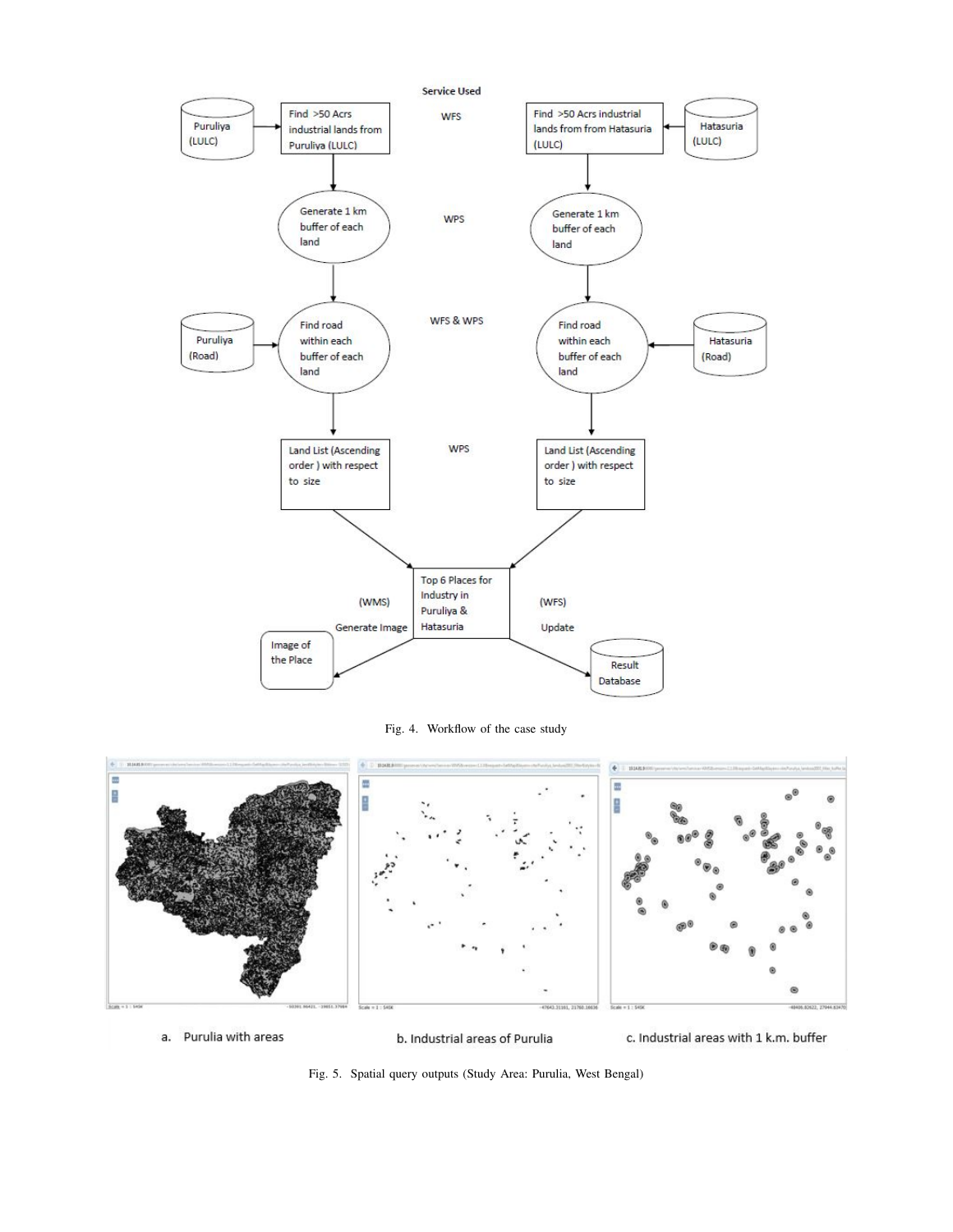

a. Purulia road network

b. High roads of Purulia

Fig. 6. Spatial query outputs for Road network (Study Area: Purulia, West Bengal)



a. Intersection of industrial area and high roads

b. Eliminated extra areas and roads

c. Final industrial areas

Fig. 7. Intersection of High Road and Industrial Area

| VM No.          | <b>Service</b>              | <b>VM</b> Type | <b>VCPU Nos.</b> | RAM(GB) | <b>Ephemeral Storage (GB)</b> | Persistent Storage (GB) |
|-----------------|-----------------------------|----------------|------------------|---------|-------------------------------|-------------------------|
| VM1             | WFS1                        | IITKGP_regular |                  |         | 45                            |                         |
| VM2             | WFS2                        | IITKGP_regular |                  |         | 45                            |                         |
| VM3             | WPS1                        | IITKGP_large   | 4                |         | 45                            |                         |
| VM4             | WPS2                        | IITKGP_large   | $\overline{4}$   |         | 45                            |                         |
| VM <sub>5</sub> | <b>WMS</b>                  | IITKGP_regular |                  |         | 45                            |                         |
| VM <sub>6</sub> | <b>WCS</b>                  | IITKGP_regular |                  |         | 45                            | 32                      |
| VM7             | <b>Orchestration Engine</b> | IITKGP_large   |                  |         | 45                            |                         |

TABLE I VIRTUAL MACHINE CONFIGURATION

# VI. CONCLUSIONS AND FUTURE WORK

In this paper, we presents a geospatial query resolution framework using an orchestration engine. The operations like filtration, buffer creation, intersection, display of data are realized which help in efficient resolution of spatial queries. The

orchestration engine abstracts the user query done by feature service, processing service and map service respectively. All the available services are published with metadata in the service catalog. Sequence of services are automated by the orchestration engine getting information from catalog service.